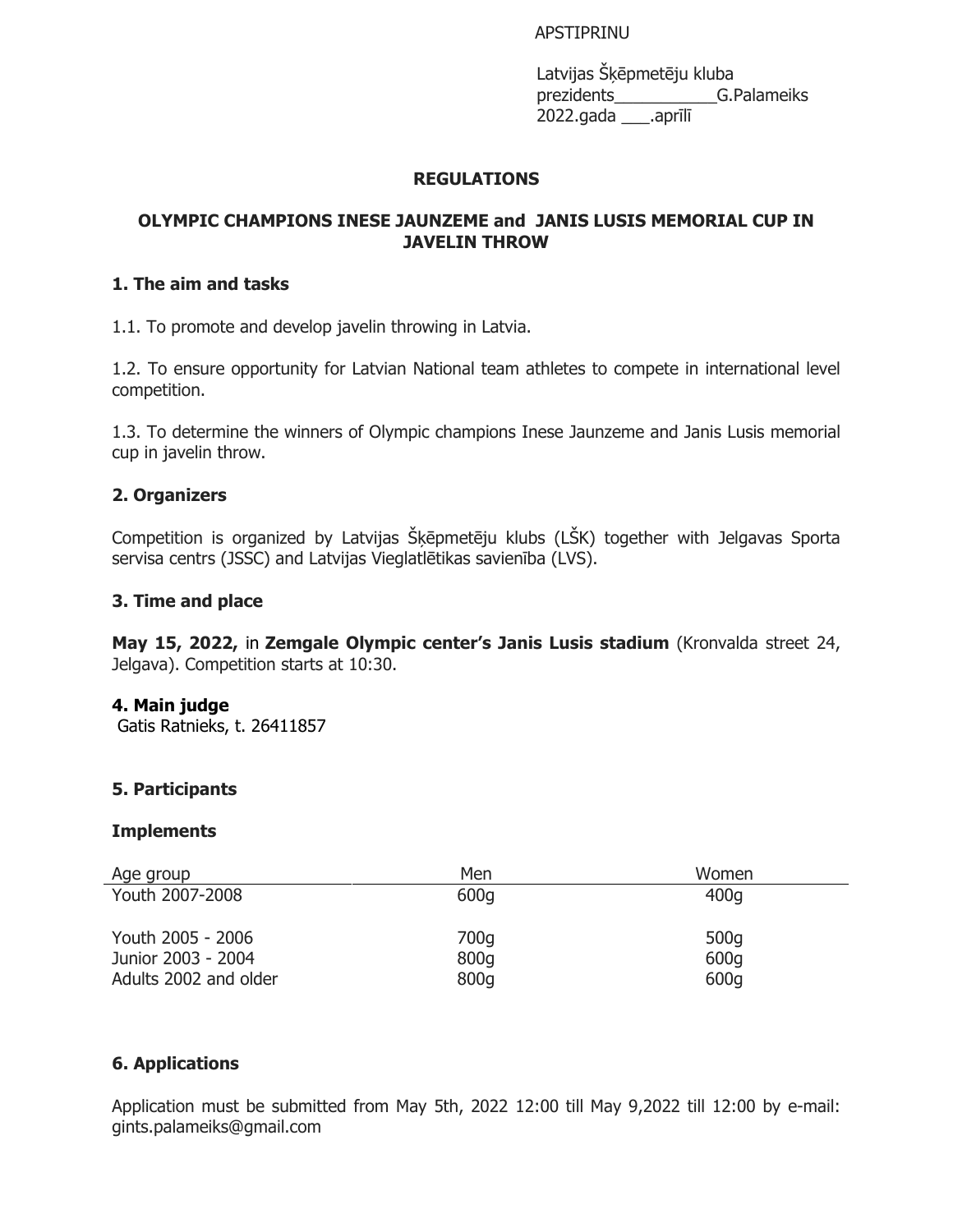Contact number: +371 29212181.

# **7. Award ceremony**

7.1. Top 3 athletes in each age group will be awarded with competition cups and diplomas.

| <b>Men</b>   | <b>Meeting</b><br>record | 1st           | 2nd           | 3rd    | 4th           | 5th    | 6th   |
|--------------|--------------------------|---------------|---------------|--------|---------------|--------|-------|
| 90,71m       | <b>800 EUR</b>           |               |               |        |               |        |       |
| Above 80 m   |                          | 400EUR        | <b>300EUR</b> | 200EUR | <b>150EUR</b> | 100EUR | 50EUR |
| Under 80 m   |                          | <b>300EUR</b> | 200EUR        | 100EUR | 50EUR         | 50EUR  | 50EUR |
| <b>Women</b> | <b>Meeting</b><br>record | 1st           | 2nd           | 3rd    | 4th           | 5th    | 6th   |
| 66,15m       | <b>800 EUR</b>           |               |               |        |               |        |       |
| Above 60 m   |                          | 400EUR        | <b>300EUR</b> | 200EUR | <b>150EUR</b> | 100EUR | 50EUR |
| Under 60 m   |                          | <b>300EUR</b> | 200EUR        | 100EUR | 50EUR         | 50EUR  | 50EUR |

7.2. Top 6 men and women will be awarded with prize money:

7.3. Participants will participate in finals are receive official competition t-shirts.

# **8. Financial conditions**

8.1. Participant travels, board and lodging are paid by participants or their organization.

8.2. Foreign athletes' (adults only) and their representatives' travels and lodging are paid by competition organizers.

# **9. Medical services**

9.1. Athletes themselves or organization they represent are responsible for each participant's health.

9.2. During competition, organizers provide first aid for athletes.

# **10. Doping control**

Doping control may be conducted.

## **11. Bibs**

Competition bibs must be worn as issued and may not be cut, folded or obscured in any way. No athlete shall be allowed to take part in competition without displaying the appropriate bib.

# **12. Call Room**

12.1. Arrival in the competition sector from the call room will be 30 minutes before the start of the competition.